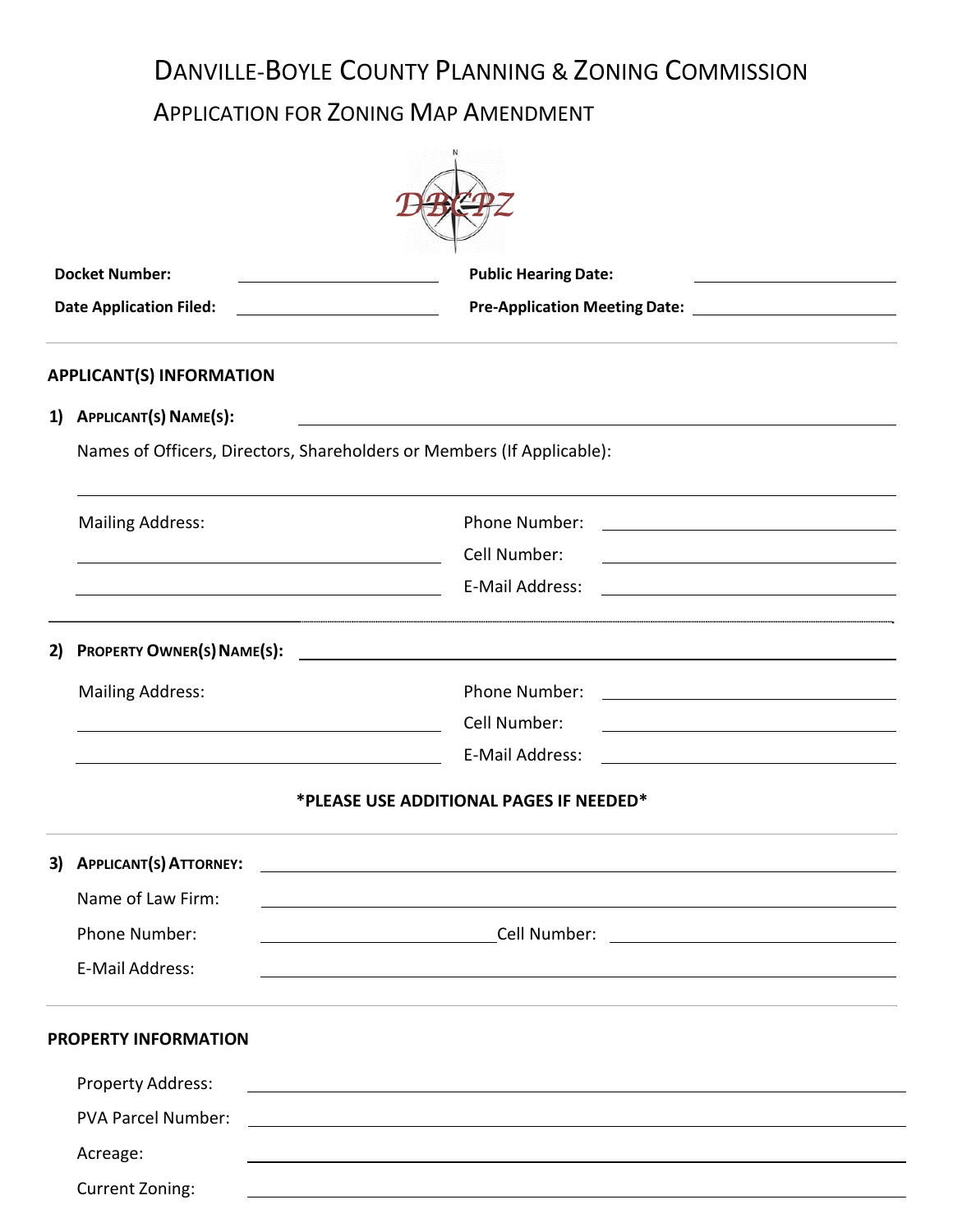### **ZONING MAP AMENDMENT REQUEST**

*Please describe, in detail, the proposed use and desired zoning district request of the property being considered:*

#### **PROPOSED ZONE CHANGE CONDITIONS**

*Please provide a list of all proposed conditions for the subject property:*

#### **FINDINGS REQUIRED FOR ZONING MAP AMENDMENT**

*In order for the Planning Commission to make a recommendation for a zoning map amendment, it must make findings of fact in support of its recommendation. Please provide a detailed explanation as to:*

 How the proposed zoning map amendment is in agreement with the 2017 Comprehensive Plan, including compliance with the adopted Future Land Use Map;

Why the original zoning classification of the property in question is inappropriate or improper; or

 What major economic, physical or social changes, if any, have occurred in the vicinity of the property in question that were not anticipated by the Comprehensive Plan and which have substantially altered the basic character of the area, which make the proposed amendment to the Official Zoning Map appropriate. This explanation shall contain a list of such specific changes, a description as to how said changes were not anticipated by the comprehensive plan, a description as to how said changes have altered the basic character of the area and a description as to how said changes make the proposed amendment to the official zoning map appropriate.

*Please check (*✓*) one of the above findings of fact and cite specific evidence to address such finding in the space provided below. Please attach additional sheets if more space isneeded.*

*\_\_\_\_\_\_\_\_\_\_\_\_\_\_\_\_\_\_\_\_\_\_\_\_\_\_\_\_\_\_\_\_\_\_\_\_\_\_\_\_\_\_\_\_\_\_\_\_\_\_\_\_\_\_\_\_\_\_\_\_\_\_\_\_\_\_\_\_\_\_\_\_\_\_\_\_\_\_\_\_\_\_\_\_\_\_\_ \_\_\_\_\_\_\_\_\_\_\_\_\_\_\_\_\_\_\_\_\_\_\_\_\_\_\_\_\_\_\_\_\_\_\_\_\_\_\_\_\_\_\_\_\_\_\_\_\_\_\_\_\_\_\_\_\_\_\_\_\_\_\_\_\_\_\_\_\_\_\_\_\_\_\_\_\_\_\_\_\_\_\_\_\_\_\_ \_\_\_\_\_\_\_\_\_\_\_\_\_\_\_\_\_\_\_\_\_\_\_\_\_\_\_\_\_\_\_\_\_\_\_\_\_\_\_\_\_\_\_\_\_\_\_\_\_\_\_\_\_\_\_\_\_\_\_\_\_\_\_\_\_\_\_\_\_\_\_\_\_\_\_\_\_\_\_\_\_\_\_\_\_\_\_ \_\_\_\_\_\_\_\_\_\_\_\_\_\_\_\_\_\_\_\_\_\_\_\_\_\_\_\_\_\_\_\_\_\_\_\_\_\_\_\_\_\_\_\_\_\_\_\_\_\_\_\_\_\_\_\_\_\_\_\_\_\_\_\_\_\_\_\_\_\_\_\_\_\_\_\_\_\_\_\_\_\_\_\_\_\_\_ \_\_\_\_\_\_\_\_\_\_\_\_\_\_\_\_\_\_\_\_\_\_\_\_\_\_\_\_\_\_\_\_\_\_\_\_\_\_\_\_\_\_\_\_\_\_\_\_\_\_\_\_\_\_\_\_\_\_\_\_\_\_\_\_\_\_\_\_\_\_\_\_\_\_\_\_\_\_\_\_\_\_\_\_\_\_\_ \_\_\_\_\_\_\_\_\_\_\_\_\_\_\_\_\_\_\_\_\_\_\_\_\_\_\_\_\_\_\_\_\_\_\_\_\_\_\_\_\_\_\_\_\_\_\_\_\_\_\_\_\_\_\_\_\_\_\_\_\_\_\_\_\_\_\_\_\_\_\_\_\_\_\_\_\_\_\_\_\_\_\_\_\_\_\_ \_\_\_\_\_\_\_\_\_\_\_\_\_\_\_\_\_\_\_\_\_\_\_\_\_\_\_\_\_\_\_\_\_\_\_\_\_\_\_\_\_\_\_\_\_\_\_\_\_\_\_\_\_\_\_\_\_\_\_\_\_\_\_\_\_\_\_\_\_\_\_\_\_\_\_\_\_\_\_\_\_\_\_\_\_\_\_*